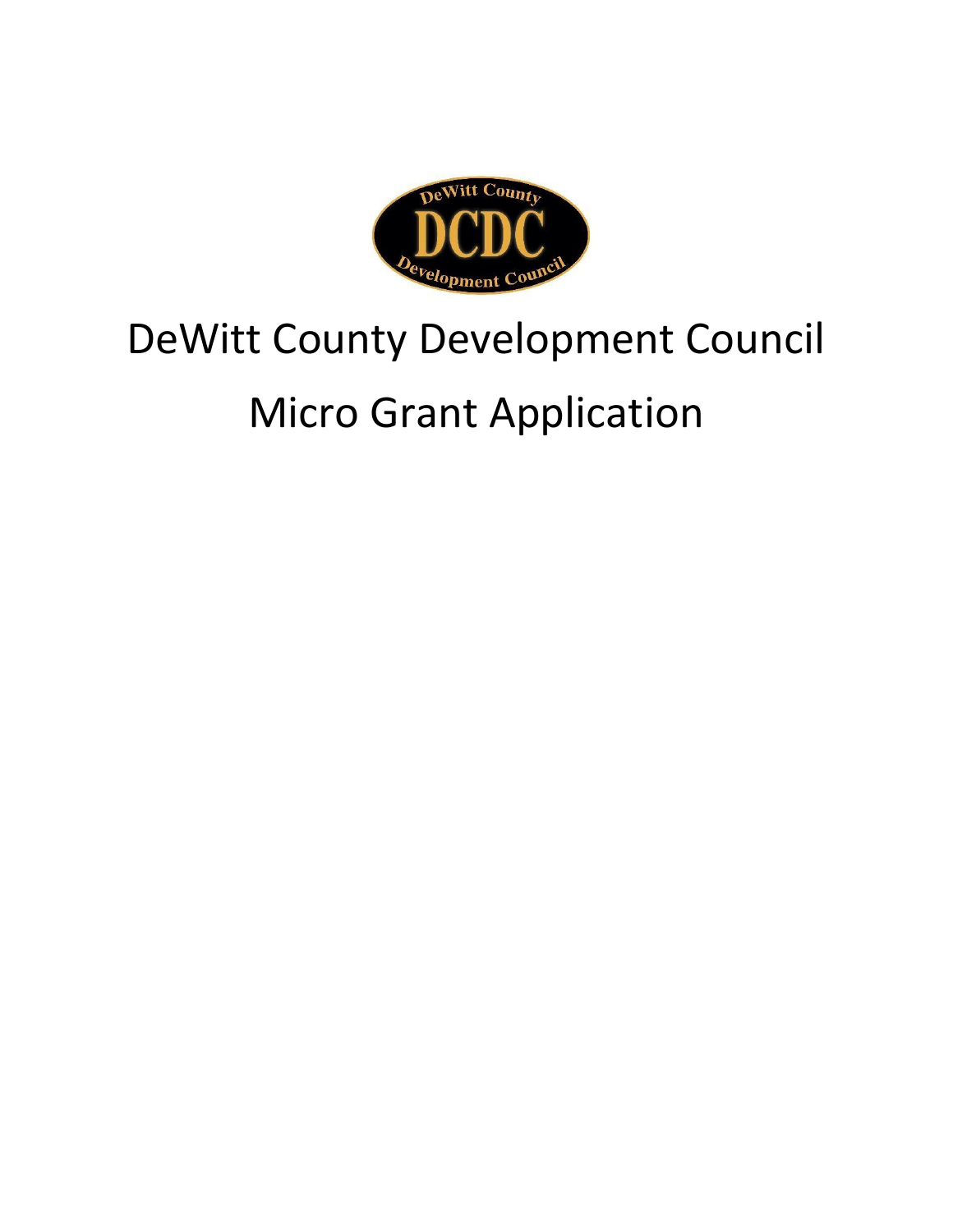## Dear DCDC Micro Grant Applicant,

Thank you for your participation in the inaugural DeWitt County Development Council Micro Grant program! We are excited to learn more about your business – both your successes and the areas for improvement. The program's goal is to help your business grow and thrive in DeWitt County for years to come.

DCDC was founded in 2007 after the county determined a need for an organization charged with bringing new businesses to the county. In recent years, the organization has increased its focus on supporting local businesses. Our board currently consists of local business leaders from across several industries, who regularly meet to share ideas on ways the organization can further its mission.

The organization strives to actively engage current and potential businesses to market DeWitt County to attract commerce and encourage job growth. DCDC promoted ideas for local business expansion and workforce development, and provides direction for new and existing businesses or commerce seeking resources to enhance business operations. DCDC hosts quarterly Leader Learning events to highlight key business topics in hopes that business leaders like yourself will attend to learn and take the information back to your business to achieve growth.

Additionally, DCDC received funding from the U.S. Dept. of Agriculture's Rural Development program for our Revolving Loan Fund, which acts as gap financing for businesses seeking a loan from a local lender. The loan – a low interest, short-term financial solution – is a great way to realize your business goals. For more information on our RLF, please visit our website.

The aim of our micro grant program is to identify those small businesses that are faced with a project that will enhance daily operations in some way. The total amount awarded between all applicants shall be \$10,000. The following application gives the DCDC Micro Grant committee the chance to review your business history, financials and project specifics to determine if your business will be a grant recipient. Select applicants will be asked to present to the committee to answer questions and provide additional information.

Applications can be sent via email to [info@dcdc-illinois.net](mailto:info@dcdc-illinois.net) or dropped off in-person to the Clinton Area Chamber of Commerce office, located at 100 Center Street #101, Clinton, IL 61727. For applicants in the Farmer City area, please contact DCDC for the best method for hard copy submission. **The deadline to submit all application information and related financial information is Monday, August 1, 2022**.

We appreciate your willingness to provide this information, and we truly value you as a business owner in DeWitt County. Should you have questions, please email info@dcdcillinois.net.

Sincerely,

Curt Homann, Director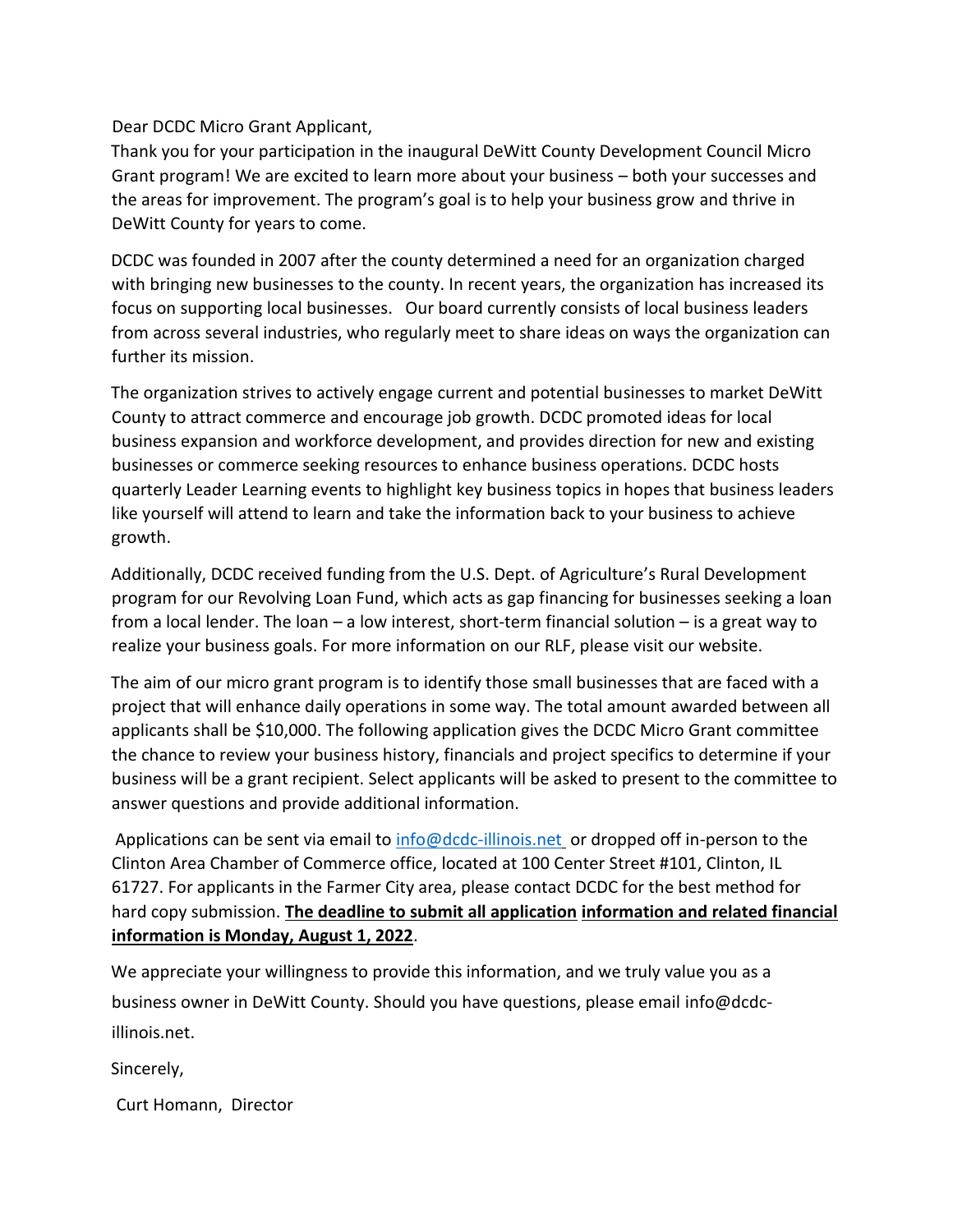## BUSINESS NAME:

BUSINESS TYPE (SOLE PROPRIETORSHIP, LLC, CORPORATION):

\_\_\_\_\_\_\_\_\_\_\_\_\_\_\_\_\_\_\_\_\_\_\_\_\_\_\_\_\_\_\_\_\_\_\_\_\_\_\_\_\_\_\_\_\_\_\_\_\_\_\_\_\_\_\_\_\_\_\_\_\_\_\_\_\_\_\_\_\_\_\_\_\_

\_\_\_\_\_\_\_\_\_\_\_\_\_\_\_\_\_\_\_\_\_\_\_\_\_\_\_\_\_\_\_\_\_\_\_\_\_\_\_\_\_\_\_\_\_\_\_\_\_\_\_\_\_\_\_\_\_\_\_\_\_\_\_\_\_\_\_\_\_\_\_\_\_

\_\_\_\_\_\_\_\_\_\_\_\_\_\_\_\_\_\_\_\_\_\_\_\_\_\_\_\_\_\_\_\_\_\_\_\_\_\_\_\_\_\_\_\_\_\_\_\_\_\_\_\_\_\_\_\_\_\_\_\_\_\_\_\_\_\_\_\_\_\_

\_\_\_\_\_\_\_\_\_\_\_\_\_\_\_\_\_\_\_\_\_\_\_\_\_\_\_\_\_\_\_\_\_\_\_\_\_\_\_\_\_\_\_\_\_\_\_\_\_\_\_\_\_\_\_\_\_\_\_\_\_\_\_

\_\_\_\_\_\_\_\_\_\_\_\_\_\_\_\_\_\_\_\_\_\_\_\_\_\_\_\_\_\_\_\_\_\_\_\_\_\_\_\_\_\_\_\_\_\_\_\_\_\_\_\_\_\_\_\_\_\_\_\_\_\_\_\_\_

OWNER NAME(S):

BUSINESS ADDRESS:

BUSINESS PHONE NUMBER:

\_\_\_\_\_\_\_\_\_\_\_\_\_\_\_\_\_\_\_\_\_\_\_\_\_\_\_\_\_\_

BUSINESS OWNER EMAIL:

HOW MANY YEARS HAS YOUR BUSINESS EXISTED? \_\_\_\_\_\_\_\_\_\_\_\_\_\_\_\_\_\_\_\_\_\_\_\_\_\_\_\_\_\_\_\_\_\_\_\_\_\_\_\_\_

HOW MANY EMPLOYEES? (Full-Time & Part-Time): \_\_\_\_\_\_\_\_\_\_\_\_\_\_\_\_\_\_\_\_\_\_\_\_\_\_\_\_\_\_\_\_\_\_\_\_\_\_\_\_

BUSINESS MISSION STATEMENT OR PURPOSE:

WHAT IS THE ESTIMATED TOTAL COST OF YOUR PROJECT:

PLEASE ATTACH ADDITIONAL WRITTEN INFORMATION AND/OR DOCUMENTATION FOR THE FOLLOWING ITEMS:

\_\_\_\_\_\_\_\_\_\_\_\_\_\_\_\_\_\_\_\_\_\_\_\_\_\_\_\_\_\_\_\_\_\_\_\_\_\_\_\_\_\_\_\_\_\_\_\_\_\_\_\_\_\_\_\_\_\_\_\_\_\_\_\_\_\_\_\_\_\_\_\_\_\_\_\_\_\_ \_\_\_\_\_\_\_\_\_\_\_\_\_\_\_\_\_\_\_\_\_\_\_\_\_\_\_\_\_\_\_\_\_\_\_\_\_\_\_\_\_\_\_\_\_\_\_\_\_\_\_\_\_\_\_\_\_\_\_\_\_\_\_\_\_\_\_\_\_\_\_\_\_\_\_\_\_\_ \_\_\_\_\_\_\_\_\_\_\_\_\_\_\_\_\_\_\_\_\_\_\_\_\_\_\_\_\_\_\_\_\_\_\_\_\_\_\_\_\_\_\_\_\_\_\_\_\_\_\_\_\_\_\_\_\_\_\_\_\_\_\_\_\_\_\_\_\_\_\_\_\_\_\_\_\_\_

DESCRIBE THE PROJECT FOR WHICH GRANT FUNDS WILL BE USED (PLEASE ALSO INCLUDE WITH THIS APPLICATION ANY RELATED PROFESSIONAL ESTIMATES RECEIVED).

WHAT IMPACT WILL THIS PROJECT HAVE ON YOUR OVERALL BUSINESS SUCCESS?

PLEASE DESCRIBE YOUR VISION FOR THE BUSINESS IN ONE YEAR & IN FIVE YEARS?

PLESASE DESCRIBE ANY LARGE-SCALE OR IMPORTANT PROJECTS YOU WISH TO COMPLETE IN THE FUTURE, IF ANY.

PLEASE PROVIDE ANY ADDITIONAL INFORMATION THAT WILL BE USEFUL TO THE SELECTION COMMITTEE.